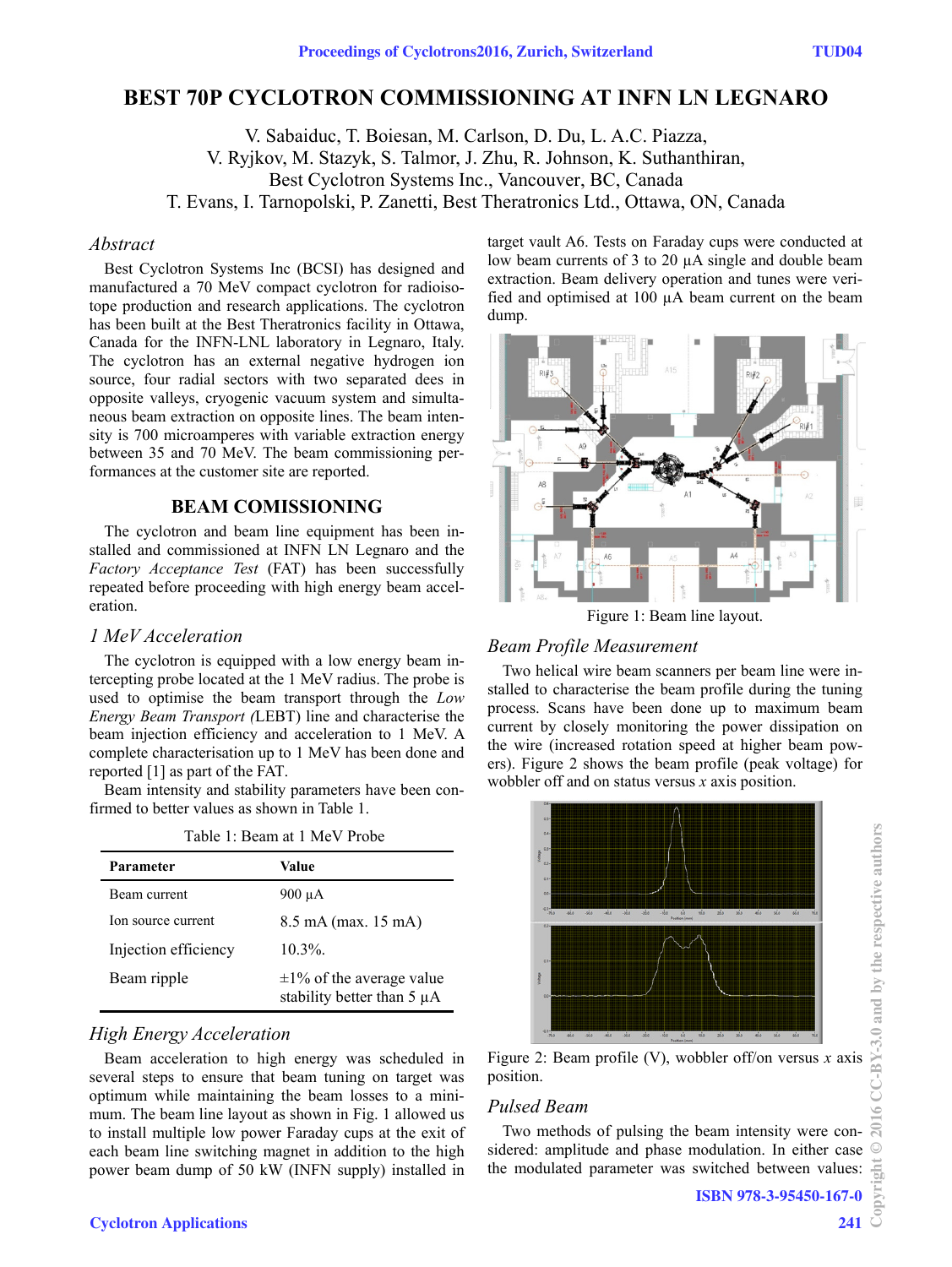one that completely eliminates the beam and the other corresponding to the optimum operational setting.

**Amplitude and Phase Modulation** The separated resonator design and digital Low Level Radio Frequency (LLRF) [2, 3] controller allows for the amplitude and phase of the accelerating voltage to operate in pulsed mode of various configurations (in phase or phase modulation). Both features allow for the beam current intensity to be controlled in pulse peak power and/or ramp-up mode as may be required by the target power management. Features can also be used to compensate for beam loading effects in addition to the movable coupler design. Figure 3 shows the in phase amplitude modulation of the dee voltage between 40 to 60 kV (100 ms period 50% duty factor, 70 MeV, 100 µA average, 200 µA peak beam).

When using amplitude modulation at higher beam currents, we investigated and confirmed spills on beam line during the transient time of the accelerating voltage by monitoring one of the four slits in first beam line section.

The spills increased with the peak current as illustrated in Fig. 4, at the same time showing the induced RF amplitude instability due to the strain of a sudden increase in beam loading (400 µA peak current, 100 ms period 50% duty factor). The trace in the middle (magenta) corresponds to the current on one of the slits, showing a burst during this transition.





Figure 4: Amplitude modulation, peak current (400 µA) versus time.

**Amplitude versus Phase Modulation** In order to determine if any beam losses occur during the acceleration when either the accelerating voltage or phase between resonators is changed, a comparative measurement was done between the 1 MeV and extraction probe currents.

The characteristic of beam transmission versus the accelerating voltage shows both currents being identical. Therefore, no losses in the cyclotron occur when using an amplitude ramp-up procedure. Results are shown in Fig. 5 where it can also be noted that when the acceleration voltage was decreased to 40kV, the beam reduced to zero.



Figure 5: Beam transmission with amplitude.

The experiment was repeated by incrementally changing the delay between resonators while the accelerating voltage was fixed at an optimum value. The measurement started from the 120 degree (out-of-phase) condition where it has been established that the beam is completely off; zero beam on the 1 MeV probe. Results were immediately observed when reducing the phase difference between resonators as shown in Fig. 6. There was a significant difference between the 1 MeV and extraction probe currents indicating losses in the acceleration, 16.6 versus 3.1 µA. The immediate conclusion was to not use the phase modulation for beam control at high intensity currents.



Figure 6: Beam transmission versus phase difference.

Copyright © 2016 CC-BY-3.0 and by the respective authors  $\odot$ đ ISBN 978-3-95450-167-0

2016 CC-BY-3.0 and by the respective authors